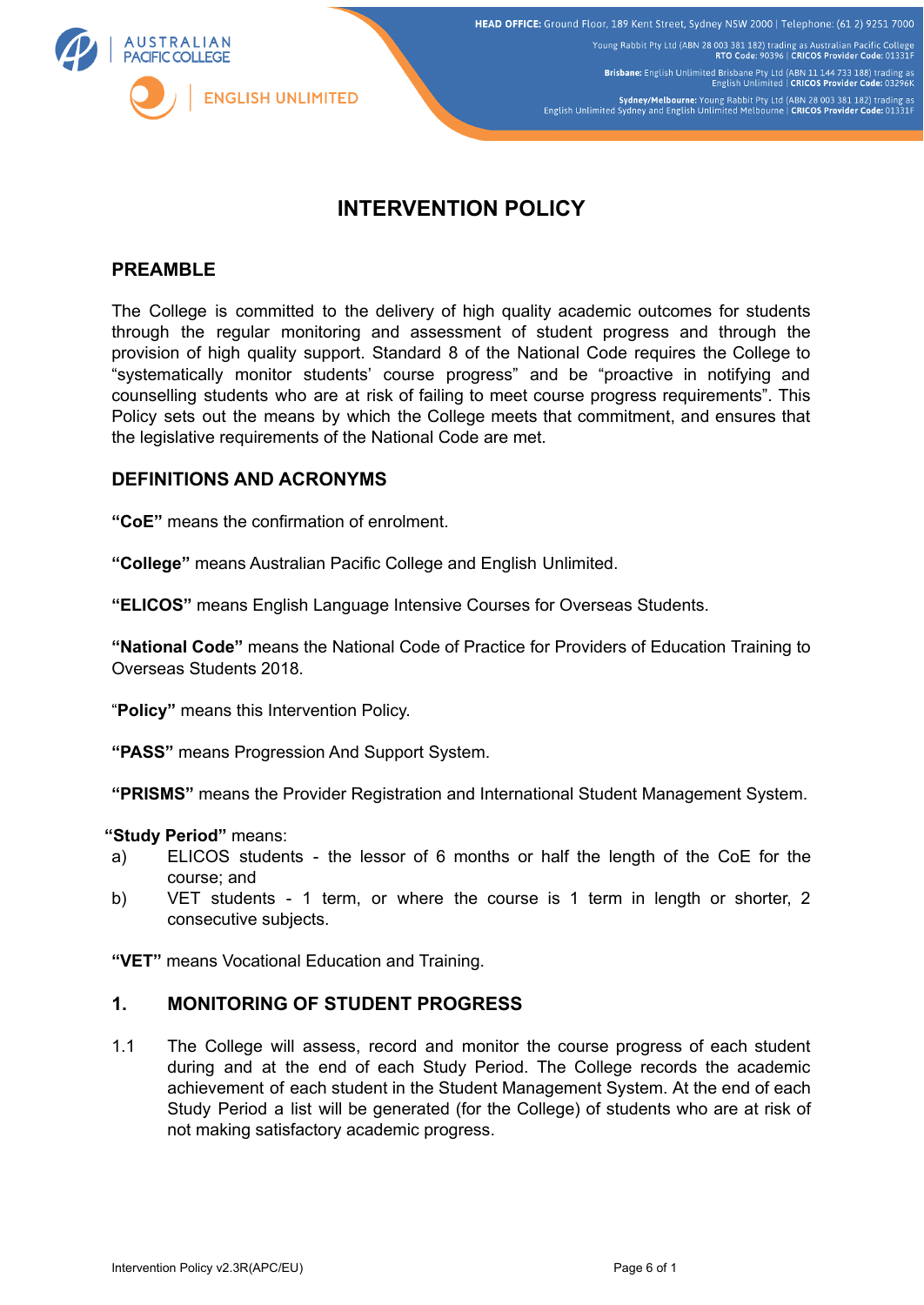

- 1.2 An "at risk" student is a student who does not achieve competency in 50% of their subjects (VET students), and/or has not made satisfactory course progress (ELICOS students) in any given Study Period.
- 1.3 The College has in place an intervention strategy for students who are "at risk".

# **2. "AT RISK" PROCEDURES AND INTERVENTION STRATEGY FOR VET STUDENTS**

- 2.1 VET Students identified for the first time as "at risk" will be sent a message (either via email or SMS) outlining the consequences of poor academic achievement and will be coded in the student management system as at the "intervention stage". VET Students will be advised that unsatisfactory course progress in two consecutive Study Periods could lead to the student being reported to the relevant Government authority and cancellation of their visa depending on the outcome of any appeals process.
- 2.2 The VET students "at risk" will be required to attend an intervention meeting with the designated College staff where an appropriate intervention strategy will be negotiated. This may include:
	- identification and implementation of support strategies to enhance the student's progress;
	- a recommendation that the student seek appropriate personal and/or academic support from within or outside of the College;
	- regular feedback from academic staff that may include discussion, continuous (perhaps informal) assessment to track progress;
	- peer and self evaluation;
	- counselling to consider alternative programs at another provider;
	- other such support as deemed appropriate in light of the academic and/or personal difficulties facing the student; and/or
	- extending the student's course duration (subject to the student's Visa specifications).
- 2.4. A record of all counselling sessions and the specific support decisions will be held on the student's file.

# **3. PROCEDURES FOR ELICOS STUDENTS EXPERIENCING PROGRESSION ISSUES OR ARE 'AT RISK'.**

- 3.1 ELICOS Students who are identified by teachers as:
	- a) progressing slowly through a level; or
	- b) not achieving good results in their weekly class tests; and/or
	- c) does not pass two (2) Course Progress Tests;

will be reported to an Assistant Academic Manager or Academic Coordinator who will set up additional language support and formulate a study plan. The study plan may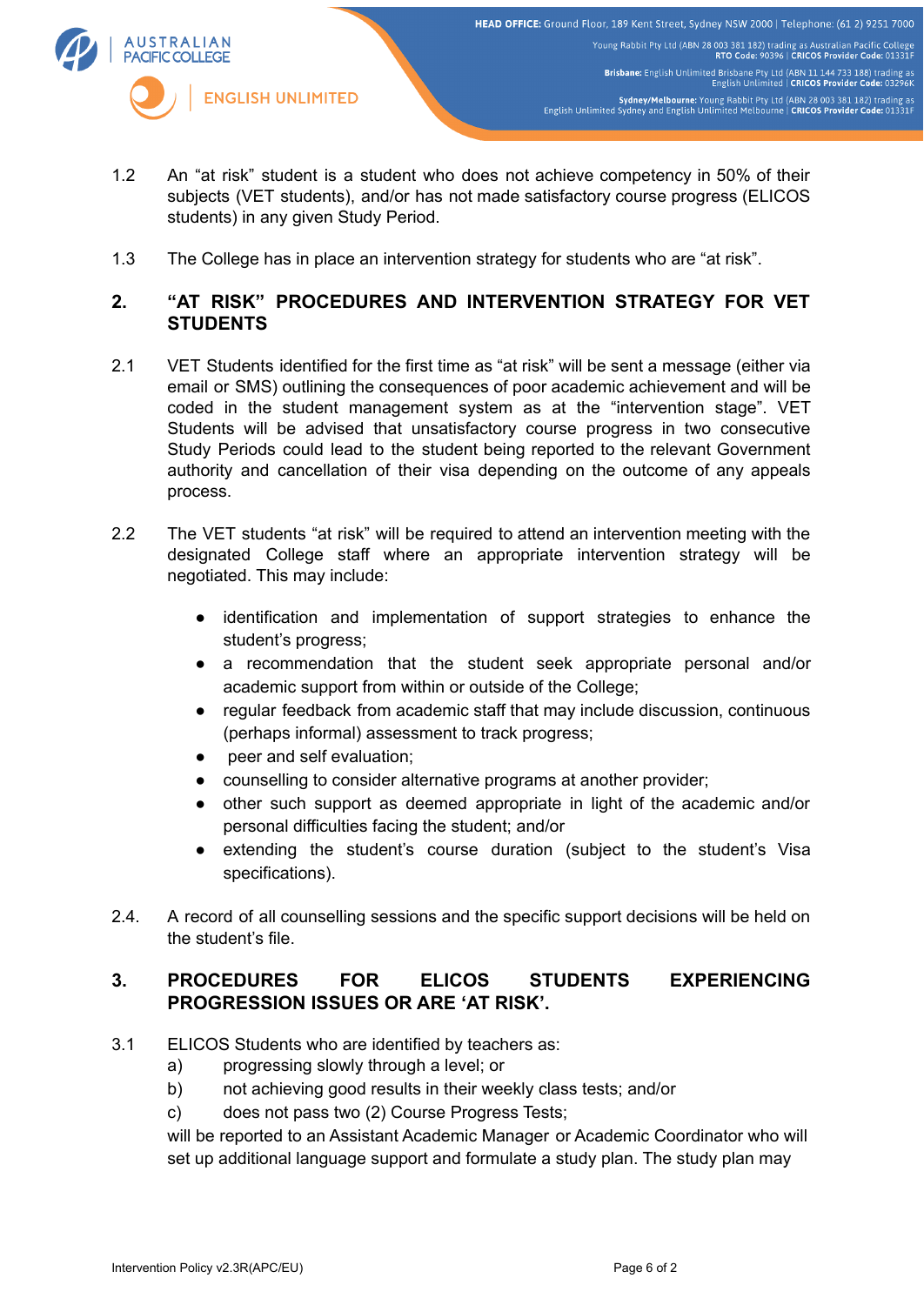

include additional homework or out of class language activities, attending additional catch up classes and one-on-one language support.

- 3.2 Where an ELICOS student continues to have difficulties and is identified as having not passed a further two (2) consecutive Course Progress Tests within a Study Period the student is referred to the Assistant Academic Manager to have an intervention strategy implemented. The student is considered 'at risk' and will be warned of the consequences of their poor academic achievement and that if they fail to pass a further two (2) Course Progress Tests it could lead them to being reported to the relevant Government authority and cancellation of their visa depending on the outcome of any appeals process.
- 3.3 Where an intervention strategy has been implemented the ELICOS student will continue to be monitored by academic management to help the student comply with the intervention strategy.
- 3.4 Where the ELICOS student fails to achieve satisfactory course progress after the intervention strategy, the College may take steps to report the student to the relevant government authority in accordance with this Policy

# **4. SUPPORT STRATEGIES**

- 4.1 In addition to specific support negotiated in an intervention meeting (refer to clauses 2.2 and 3.1 above), the College also conducts at various times:
	- subject specific help desks and workshops outside of normal class contact hours for VET students;
	- PASS when appropriate for VET students:
	- one-on-one language support for ELICOS students; and
	- additional catch-up classes for ELICOS students.

### **5. INTENTION TO REPORT**

- 5.1. A VET student in "intervention stage" who fails to achieve competency in 50% of the subjects studied in the following term or an ELICOS Student who has not made satisfactory course progress in accordance with clause 3.2 above, will be deemed to be making unsatisfactory course progress and move to the "intention to report stage".
- 5.2. The student will be provided with a written notice of intention to report for unsatisfactory course progress to the relevant Government authority, reasons for the intention to report and informing them that they are able to access the College's student complaints and appeals processes. The student will have 20 working days (from the date of the written notice) in which to access the College's complaints and appeals process (refer to the Student Complaints and Appeals Policy).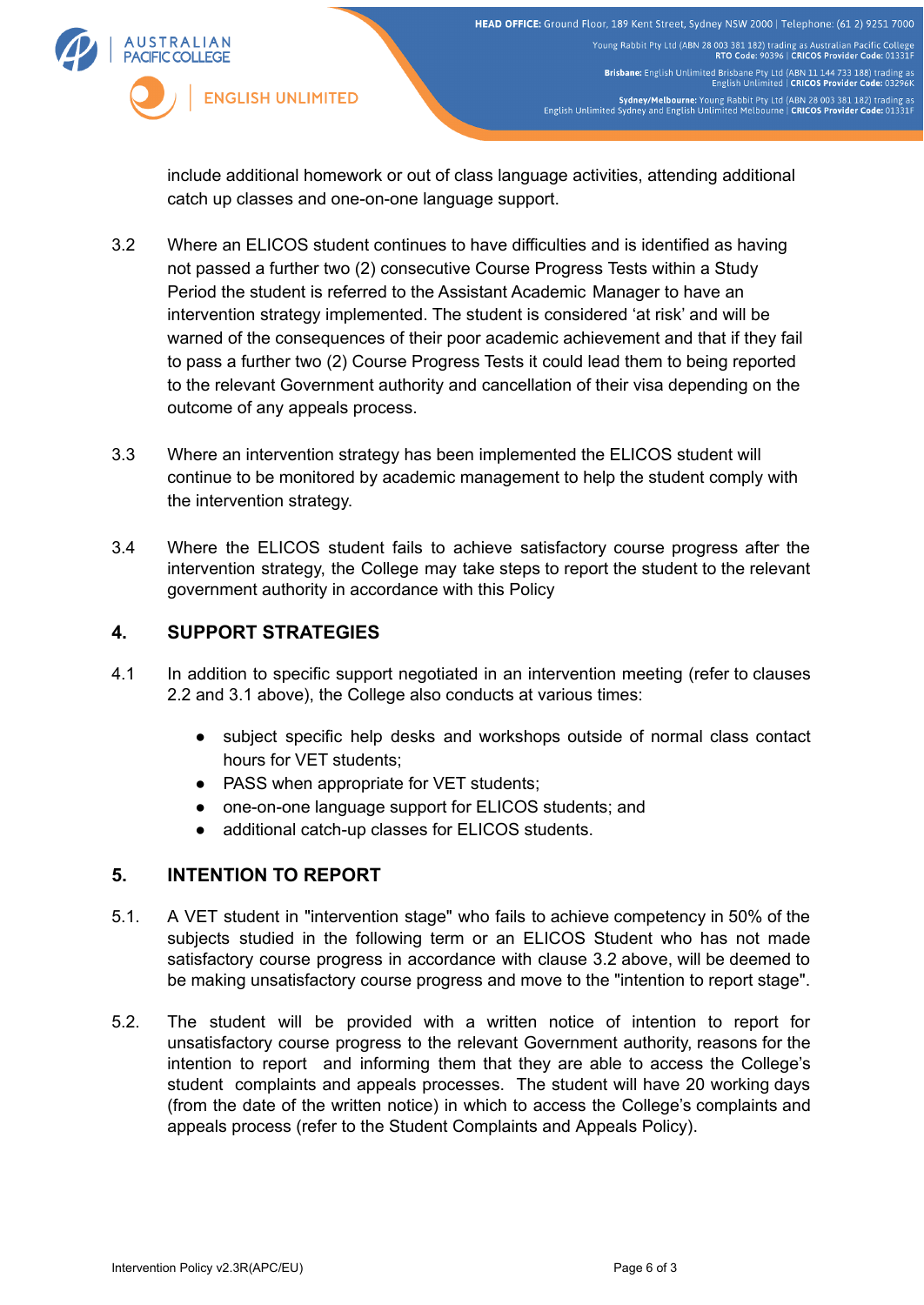

Brisbane: English Unlimited Brisbane Pty Ltd (ABN 11 144 733 188) trading as<br>English Unlimited | CRICOS Provider Code: 03296K

Sydney/Melbourne: Young Rabbit Pty Ltd (ABN 28 003 381 182) trading as<br>English Unlimited Sydney and English Unlimited Melbourne | CRICOS Provider Code: 01331F

- **AUSTRALIAN PACIFIC COLLEGE ENGLISH UNLIMITED** 
	- 5.3. Whilst this process is being conducted the student will be permitted to enrol and attend classes and will be placed on an "intention to report stage" condition for that Study Period (and any subsequent Study Period until the completion of the appeals process).
	- 5.4. The student's enrolment will be terminated, and reported to PRISMS for unsatisfactory academic progress if/on:
		- a) expiry of the period (as noted in clause 4.2 above) without the student accessing the process, or
		- b) completion of the appeals process (the College's internal appeals process and any external appeals process) confirming unsatisfactory academic progress, or
		- c) the student has chosen not to access the external complaints and appeals process, or
		- d) the student withdraws from the College's or the external appeals processes by notifying the College in writing.

### **6. COMPLAINTS AND APPEALS**

6.1 Where a student objects to a recommendation for reduced study load or the implementation of the College's Intervention Policy they may initiate an appeal under the Student Complaints and Appeals Policy.

### **7. IMPACT OF THE INTERVENTION PROCESS ON COMPLETING THE COURSE WITHIN ITS EXPECTED DURATION**

7.1 A student's CoE may be extended if the College has implemented this Policy because the student is at risk of not meeting satisfactory course progress and it becomes clear that the student will not complete their course within the expected duration of the course (refer to the College's Completion within Expected Duration Policy).

# **8. ACCESS TO THIS POLICY**

8.1. Details of the College's intervention strategy and the Progression and Academic Support System (PASS) will be made available to staff and students at induction/orientation and via publication on the College's websites [www.apc.edu.au](http://www.apc.edu.au) and [www.eu.edu.au.](http://www.eu.edu.au)

### **POLICY REVIEW**

This policy will be reviewed as part of the three year policy review cycle.

# **RELEVANT LEGISLATION**

This document references the following legislation, regulations, codes and standards: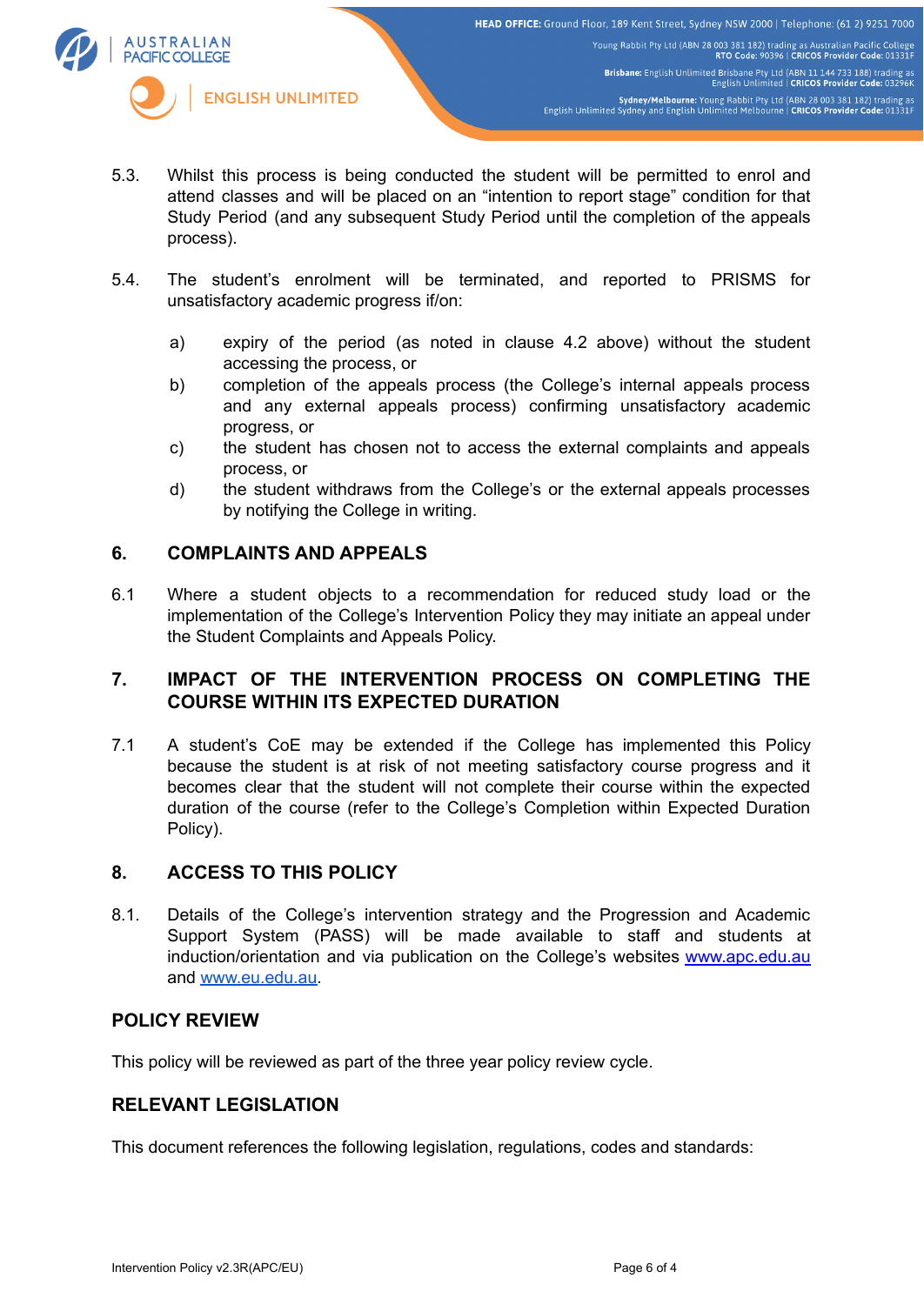

HEAD OFFICE: Ground Floor, 189 Kent Street, Sydney NSW 2000 | Telephone: (61 2) 9251 7000

Young Rabbit Pty Ltd (ABN 28 003 381 182) trading as Australian Pacific College<br>RTO Code: 90396 | CRICOS Provider Code: 01331F

Brisbane: English Unlimited Brisbane Pty Ltd (ABN 11 144 733 188) trading as<br>English Unlimited | CRICOS Provider Code: 03296K

Sydney/Melbourne: Young Rabbit Pty Ltd (ABN 28 003 381 182) trading as<br>English Unlimited Sydney and English Unlimited Melbourne | CRICOS Provider Code: 01331F

| <b>Relevant Legislation/codes/standards</b> |                                                                                                                                                         |  |
|---------------------------------------------|---------------------------------------------------------------------------------------------------------------------------------------------------------|--|
| <b>Commonwealth</b>                         | National Code of Practice for Providers of Education Training to Overseas<br>Students 2018.<br>Education Services for Overseas Students Act 2000 (Cth). |  |

# **RELATED POLICIES AND PROCEDURES**

This document references the following College policies and/or procedures:

| <b>Related Policies and Procedures</b> |                                                                                                                                                                                                                |  |  |
|----------------------------------------|----------------------------------------------------------------------------------------------------------------------------------------------------------------------------------------------------------------|--|--|
| <b>Policies</b>                        | <b>Complaints and Appeals Policy</b><br><b>VET Course Progress Policy</b><br><b>ELICOS Course Progress Policy</b><br><b>Intervention Strategy Process</b><br><b>Completion within Expected Duration Policy</b> |  |  |

### **KEYWORDS**

| Keywords | Monitoring, assessment, 'at risk', intervention strategy, unsatisfactory course |
|----------|---------------------------------------------------------------------------------|
|          | progress                                                                        |

#### **POLICY OWNER**

| <b>Policy Owner</b> | <sup>1</sup> Learner Experience Unit |
|---------------------|--------------------------------------|
|---------------------|--------------------------------------|

# **POLICY/PROCEDURE HISTORY**

| <b>Policy History</b>        |                                           |               |                                                                                                                                   |  |  |
|------------------------------|-------------------------------------------|---------------|-----------------------------------------------------------------------------------------------------------------------------------|--|--|
| <b>Current version</b>       | <b>Current</b><br>version<br>release date | <b>Author</b> | <b>Description of changes</b>                                                                                                     |  |  |
| Intervention<br>Policy v1.9R | 18 May 2015                               | Sharon Luhr   | <b>Original Document</b>                                                                                                          |  |  |
| Intervention<br>Policy v2.0R | 29 June 2017                              | Sara Gaudry   | Full update in accordance with the Policy and<br>Procedure Template and Guidelines for<br><b>Drafting Policies and Procedures</b> |  |  |
| Intervention<br>Policy v2.1R | 7 August 2017                             | Sara Gaudry   | Approved and released by Executive<br>Committee                                                                                   |  |  |
| Intervention                 | December                                  | Sara Gaudry   | Update in accordance with the National Code,                                                                                      |  |  |